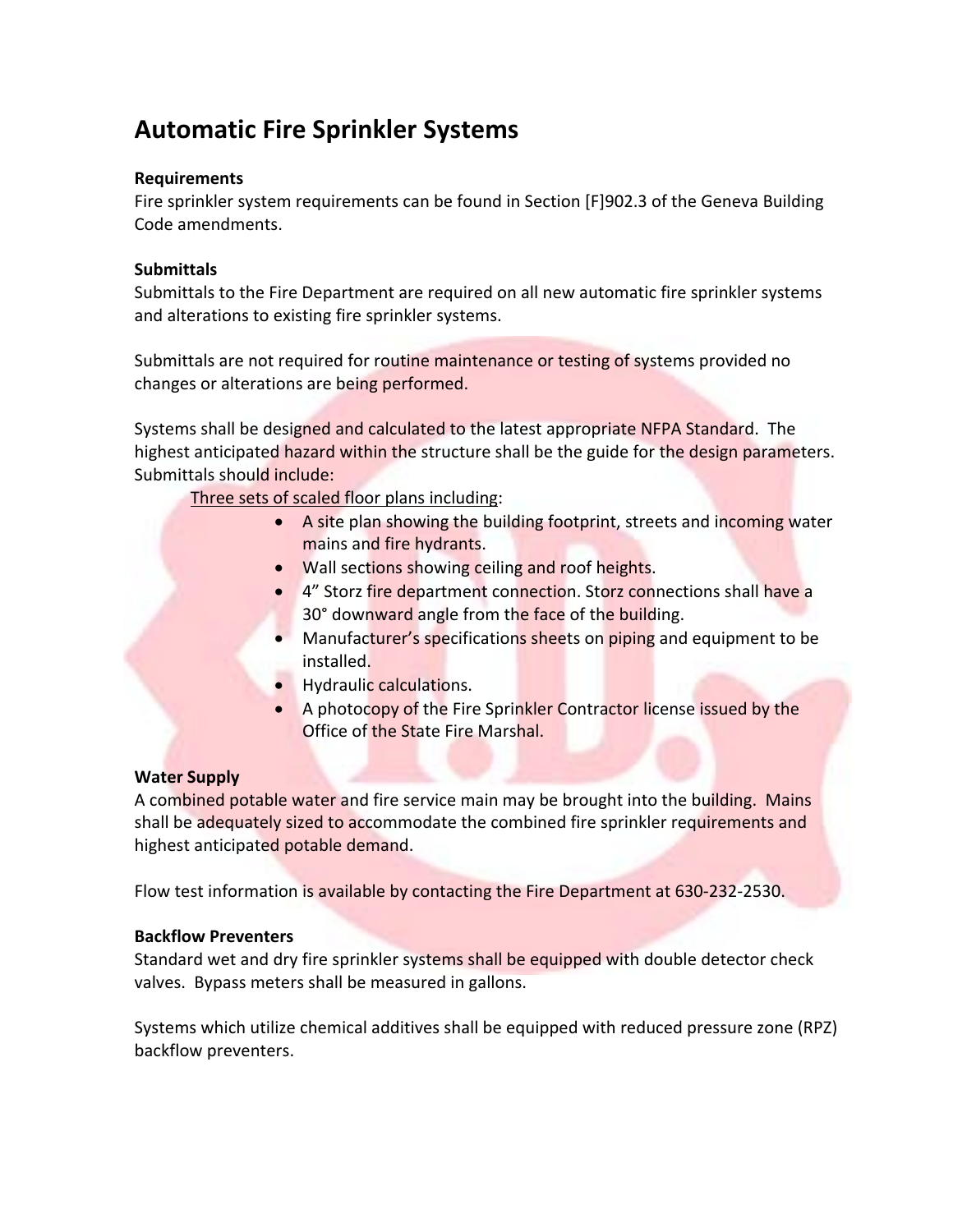### **Alarms**

Water flow, tamper, high and low air pressure switches and fire pumps shall be monitored by the building fire alarm system.

A ten‐inch bell, activated by the sprinkler flow switch shall be mounted above the FDC.

#### **Fees**

Fees for plan reviews and inspections are collected at the time the building permit is issued. However, if the plans are beyond the capability of in‐house review, the submitting contractor shall be responsible for all costs associated with third party review.

#### **Testing**

The two hour, 200 psi hydrostatic test shall be witnessed by the Fire Department. All labels and placards must be present at the time of the test. Alterations to systems which involve installation or relocation of 20 or more sprinkler heads shall be subject to hydrostatic testing.

Main drain, wet and dry trip testing shall be witnessed by the Fire Department. All connections to the automatic Fire Alarm system must be completed and the alarm system monitoring connection in place.

These tests must be performed prior to occupancy of the building.

Tests must be scheduled at least 24 hours in advance by calling 630‐232‐2530.

After the initial acceptance test, annual testing shall be performed in accordance with NFPA Standard 25 by a contractor licensed with the Office of the State Fire Marshal.

Annual test reports shall be submitted to the Fire Department at 200 East Side Drive, Geneva, IL 60134 or emailed to gfd@geneva.il.us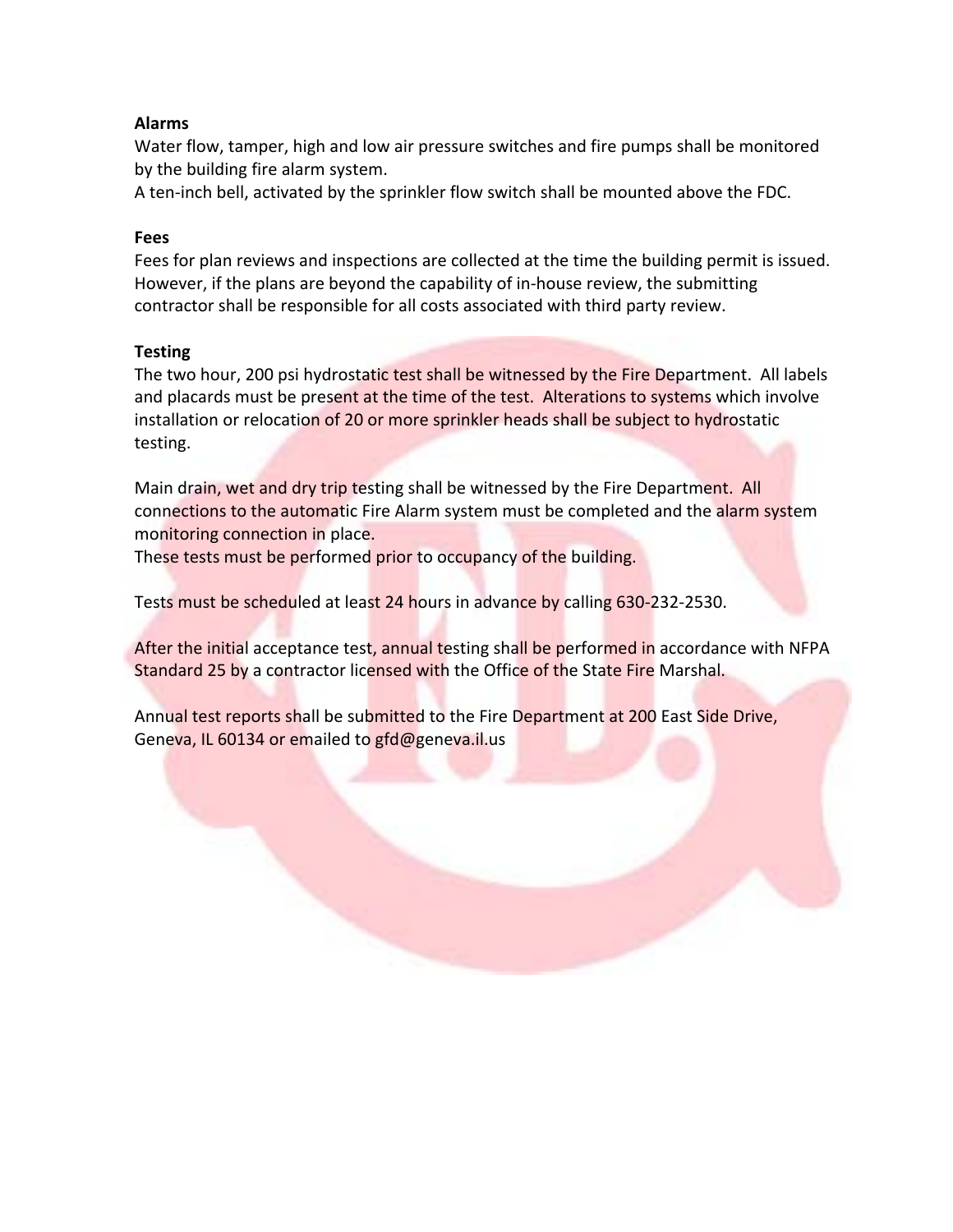## **Technical Submittal**

State of Illinois Law now requires that the attached Automatic Fire Sprinkler System Technical Submission Form be completed by a Licensed Design Professional *(licensed through the Illinois Department of Professional Regulation)* and returned with any building permit application for any work that is being done in a building that has a fire suppression system.

(225 ILCS 325/3) (from Ch. 111, par. 5203) Professional Engineering Practice Act of 1989.

(d) A building permit for a building that requires a fire suppression system shall not be issued without the submission of a technical submission prepared and sealed by a licensed design professional. Fire protection system layout documents do not require an engineering seal if prepared by a technician who holds a valid NICET level 3 or 4 certification in fire protection technology, automatic sprinkler system layout. An authority having jurisdiction may not accept fire protection system layout documents in lieu of technical submissions. Fire protection system layout documents may be submitted as supporting documents to supplement technical submissions. However, in the event the fire protection system layout documents materially alter the technical submissions, the authority having jurisdiction shall return both the fire protection layout documents and technical submissions to the licensed design professional for review.

The attached form lists the information required for a compliant submittal.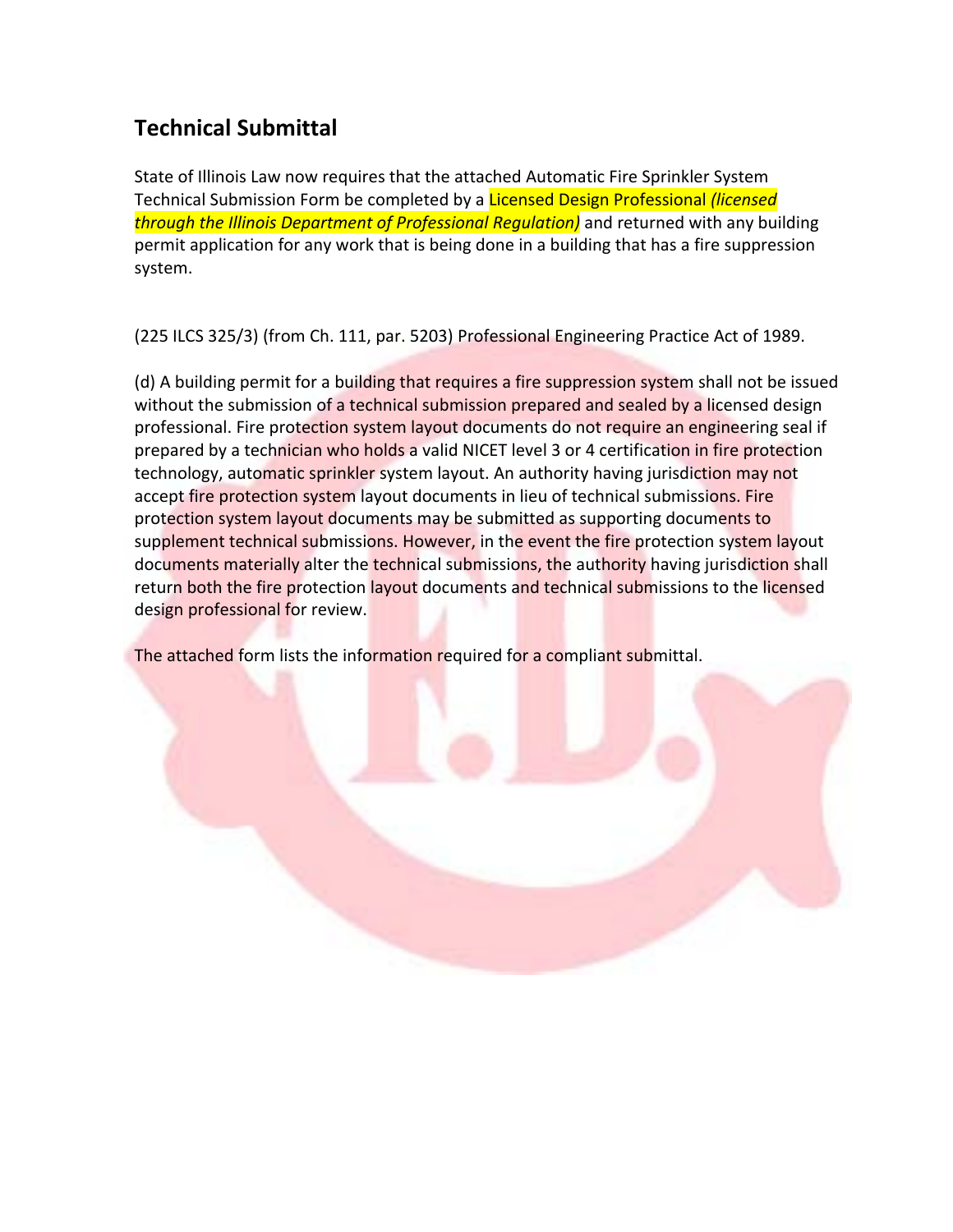#### **GENEVA FIRE DEPARTMENT AUTOMATIC SPRINKLER SYSTEM TECHNICAL SUBMITTAL**

| Project name                                                                                                                                                                                                                         |                                                                                                                                                                                                                                     |
|--------------------------------------------------------------------------------------------------------------------------------------------------------------------------------------------------------------------------------------|-------------------------------------------------------------------------------------------------------------------------------------------------------------------------------------------------------------------------------------|
| Project address                                                                                                                                                                                                                      |                                                                                                                                                                                                                                     |
| Owner                                                                                                                                                                                                                                |                                                                                                                                                                                                                                     |
| Occupant                                                                                                                                                                                                                             |                                                                                                                                                                                                                                     |
| Codes and Standards referenced                                                                                                                                                                                                       |                                                                                                                                                                                                                                     |
| NFPA 13(ed. _____ ) NFPA 13D (ed. _____ ) NFPA 14(ed. _____ ) NFPA 20(ed. _____ )                                                                                                                                                    |                                                                                                                                                                                                                                     |
| NFPA 72 (ed. ) IBC 2003                                                                                                                                                                                                              |                                                                                                                                                                                                                                     |
| Local amendments -YES                                                                                                                                                                                                                |                                                                                                                                                                                                                                     |
| <b>Water Flow Test information</b>                                                                                                                                                                                                   |                                                                                                                                                                                                                                     |
|                                                                                                                                                                                                                                      | Date 11 12 Location 10 Location 2010 11 Performed by 10 Location 2010                                                                                                                                                               |
| Static pressure ______ psi Residual pressure _____ psi Flow _________ GPM                                                                                                                                                            |                                                                                                                                                                                                                                     |
| Water quality investigation (MIC or other) Results _____________________________                                                                                                                                                     |                                                                                                                                                                                                                                     |
| <b>Building Size</b>                                                                                                                                                                                                                 |                                                                                                                                                                                                                                     |
|                                                                                                                                                                                                                                      |                                                                                                                                                                                                                                     |
|                                                                                                                                                                                                                                      |                                                                                                                                                                                                                                     |
| Water Supply Same as domestic yes / no Size                                                                                                                                                                                          |                                                                                                                                                                                                                                     |
| Type of pipe which can be used                                                                                                                                                                                                       | <u> 1999 - Jan Alexander State Barbara (</u>                                                                                                                                                                                        |
|                                                                                                                                                                                                                                      | Risers <b>Example 2018</b> Bulk main <b>Bulk main Bulk main</b>                                                                                                                                                                     |
|                                                                                                                                                                                                                                      | Cross main <u>and the contract of the Branch lines</u> and the contract of the contract of the contract of the contract of the contract of the contract of the contract of the contract of the contract of the contract of the cont |
| Type of fittings which can be used <b>with a set of the contract of the contract of the contract of the contract of the contract of the contract of the contract of the contract of the contract of the contract of the contract</b> |                                                                                                                                                                                                                                     |
|                                                                                                                                                                                                                                      |                                                                                                                                                                                                                                     |
|                                                                                                                                                                                                                                      |                                                                                                                                                                                                                                     |
| Fire department connection                                                                                                                                                                                                           |                                                                                                                                                                                                                                     |
| Type Location Location Location Location                                                                                                                                                                                             |                                                                                                                                                                                                                                     |
| Fire pump and controller                                                                                                                                                                                                             |                                                                                                                                                                                                                                     |
|                                                                                                                                                                                                                                      |                                                                                                                                                                                                                                     |
| Location of service <u>example and the service</u>                                                                                                                                                                                   | Generator required                                                                                                                                                                                                                  |
|                                                                                                                                                                                                                                      | Type of tank                                                                                                                                                                                                                        |
|                                                                                                                                                                                                                                      | Size of tank                                                                                                                                                                                                                        |
| Standpipes required ves/no                                                                                                                                                                                                           |                                                                                                                                                                                                                                     |
|                                                                                                                                                                                                                                      | Location/s                                                                                                                                                                                                                          |
|                                                                                                                                                                                                                                      |                                                                                                                                                                                                                                     |
|                                                                                                                                                                                                                                      |                                                                                                                                                                                                                                     |
|                                                                                                                                                                                                                                      |                                                                                                                                                                                                                                     |
|                                                                                                                                                                                                                                      |                                                                                                                                                                                                                                     |
|                                                                                                                                                                                                                                      |                                                                                                                                                                                                                                     |

*State of Illinois Licensed Design Professional License Number* \_\_\_\_\_\_\_\_\_\_\_\_\_\_\_\_\_\_\_\_\_\_\_\_\_\_\_(Seal)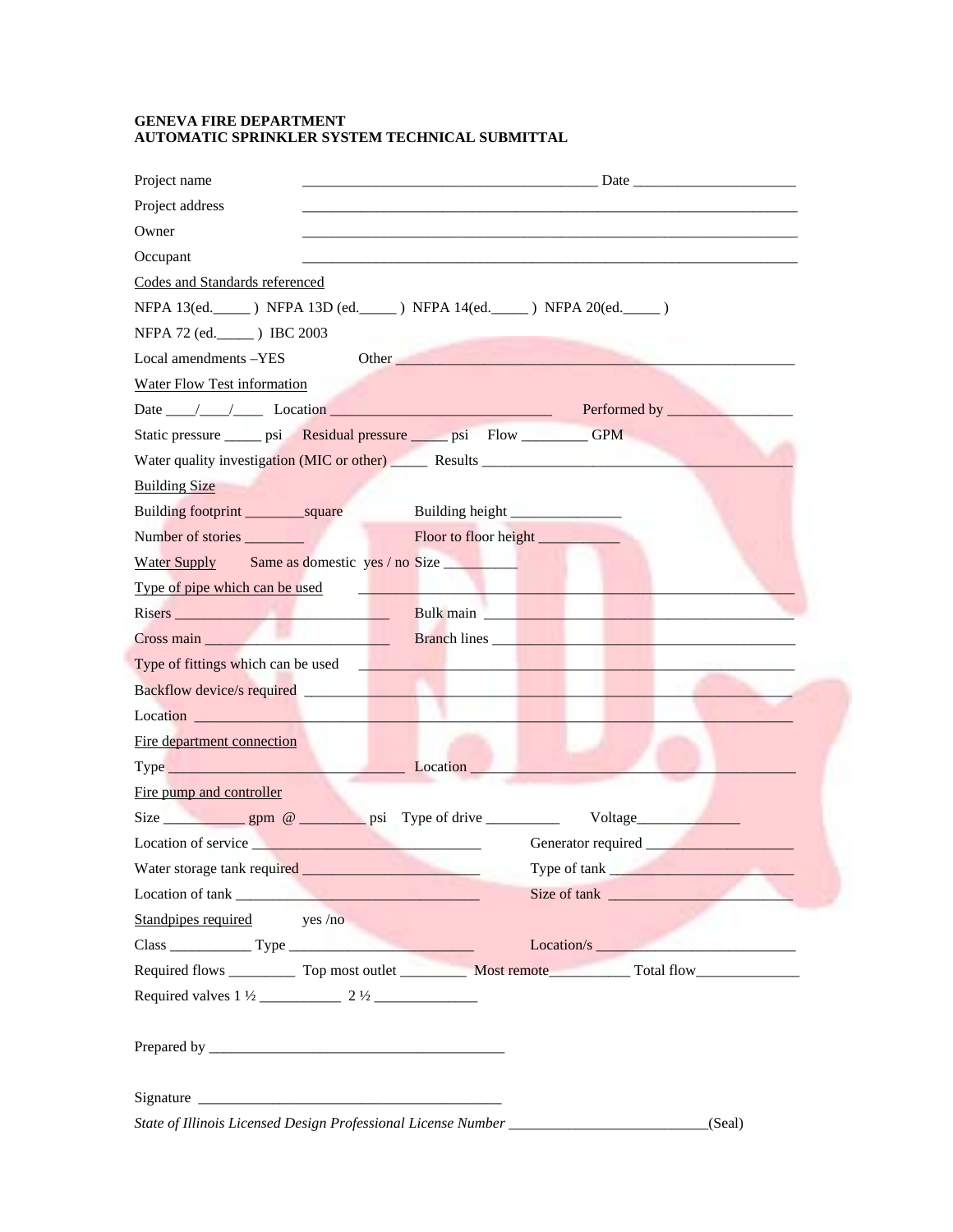| Area # 1 |                                                                                                                                                                                                                                     |  |
|----------|-------------------------------------------------------------------------------------------------------------------------------------------------------------------------------------------------------------------------------------|--|
|          |                                                                                                                                                                                                                                     |  |
|          |                                                                                                                                                                                                                                     |  |
|          |                                                                                                                                                                                                                                     |  |
|          |                                                                                                                                                                                                                                     |  |
|          |                                                                                                                                                                                                                                     |  |
|          |                                                                                                                                                                                                                                     |  |
|          |                                                                                                                                                                                                                                     |  |
|          |                                                                                                                                                                                                                                     |  |
|          |                                                                                                                                                                                                                                     |  |
|          |                                                                                                                                                                                                                                     |  |
|          | Area # 2                                                                                                                                                                                                                            |  |
|          |                                                                                                                                                                                                                                     |  |
|          | $\sim$                                                                                                                                                                                                                              |  |
|          |                                                                                                                                                                                                                                     |  |
|          |                                                                                                                                                                                                                                     |  |
|          | Hazard classification Commodity Commodity                                                                                                                                                                                           |  |
|          |                                                                                                                                                                                                                                     |  |
|          | Area per sprinkler square feet Stand pipe flow Stand in the Stand in the Stand in the Stand in the Stand in the Stand in the Stand in the Stand in the Stand in the Stand in the Stand in the Stand in the Stand in the Stand       |  |
|          | Hose <u>esimes are generally</u> controlled by contract the series of the series of the series of the series of the series of the series of the series of the series of the series of the series of the series of the series of the |  |
|          |                                                                                                                                                                                                                                     |  |
|          |                                                                                                                                                                                                                                     |  |
|          |                                                                                                                                                                                                                                     |  |
|          |                                                                                                                                                                                                                                     |  |
|          | Type of system                                                                                                                                                                                                                      |  |
|          |                                                                                                                                                                                                                                     |  |
|          |                                                                                                                                                                                                                                     |  |
|          | the contract of the contract of the contract of the contract of the contract of the contract of the contract of                                                                                                                     |  |
|          |                                                                                                                                                                                                                                     |  |
|          |                                                                                                                                                                                                                                     |  |
|          |                                                                                                                                                                                                                                     |  |
|          | Area per sprinkler square feet Stand pipe flow                                                                                                                                                                                      |  |
|          |                                                                                                                                                                                                                                     |  |
|          |                                                                                                                                                                                                                                     |  |
|          |                                                                                                                                                                                                                                     |  |